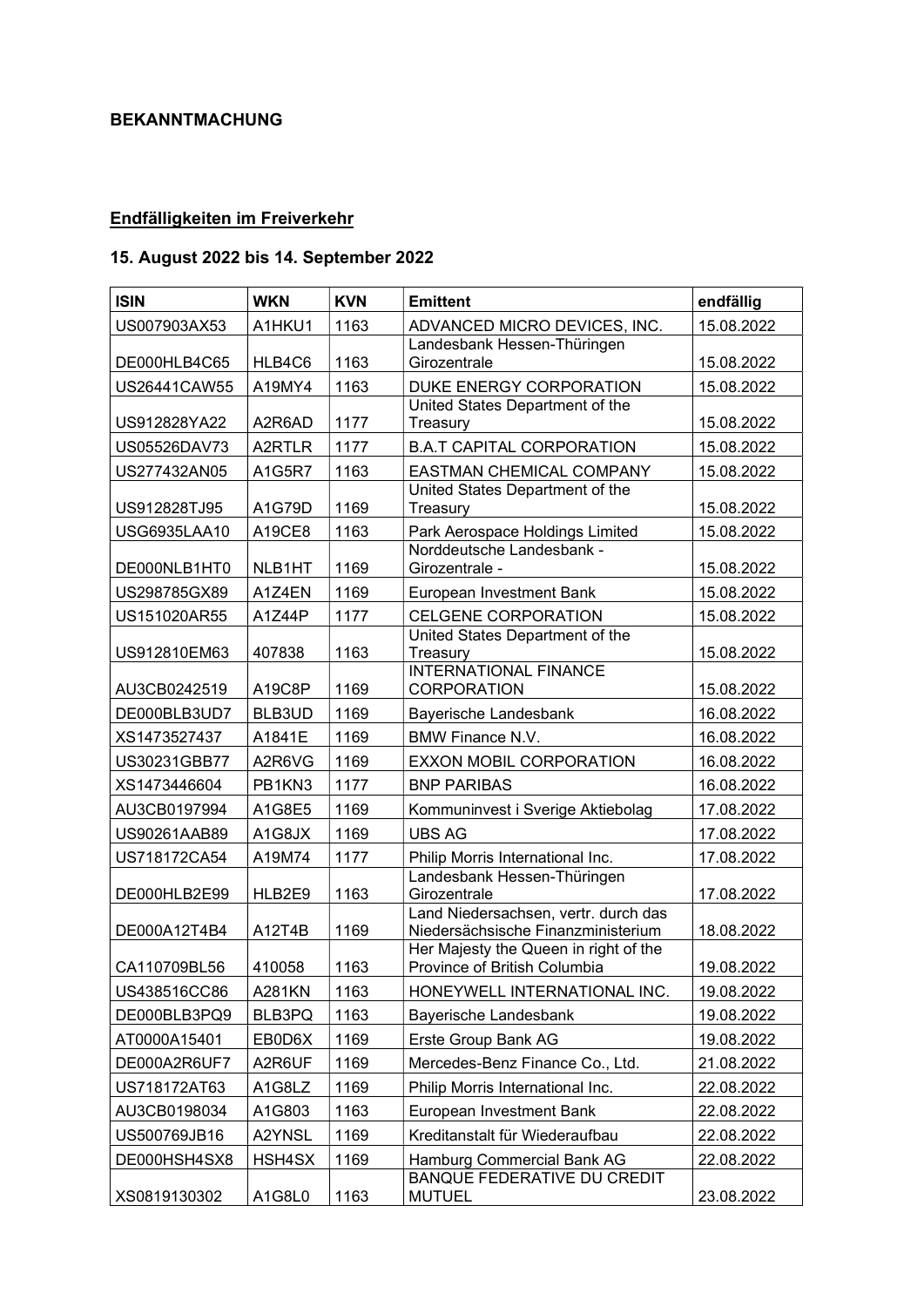|              |               |      | THE BANK OF NEW YORK MELLON                                  |            |
|--------------|---------------|------|--------------------------------------------------------------|------------|
| US06406RAK32 | A2R63A        | 1163 | <b>CORPORATION</b>                                           | 23.08.2022 |
| US269246BP88 | A19M9N        | 1169 | E*TRADE FINANCIAL CORPORATION<br>Landesbank Hessen-Thüringen | 24.08.2022 |
| DE000HLB5E13 | HLB5E1        | 1163 | Girozentrale                                                 | 24.08.2022 |
| DE000MHB19J4 | MHB19J        | 1169 | Münchener Hypothekenbank eG                                  | 24.08.2022 |
| DE000BLB3TJ6 | BLB3TJ        | 1163 | Bayerische Landesbank                                        | 25.08.2022 |
| XS1280394229 | A1Z5Q1        | 1169 | BNG Bank N.V.                                                | 26.08.2022 |
| XS1957532887 | A2RYKK        | 1169 | AMERICAN HONDA FINANCE<br>CORPORATION                        | 26.08.2022 |
| DE000BLB2U35 | BLB2U3        | 1163 | Bayerische Landesbank                                        | 26.08.2022 |
| AT0000A1FR99 | EB0EY4        | 1169 | Erste Group Bank AG                                          | 26.08.2022 |
| AU3CB0232296 | A1Z5RD        | 1169 | APPLE INC.                                                   | 28.08.2022 |
| FR0013368370 | A2RSCM        | 1169 | CREDIT AGRICOLE HOME LOAN SFH                                | 29.08.2022 |
| USY3815NAY77 | A19NGU        | 1163 | Hyundai Capital Services, Inc.                               | 29.08.2022 |
| XS2048598689 | A2R631        | 1169 | Mercedes-Benz Australia/Pacific Pty Ltd                      | 30.08.2022 |
|              |               |      | Landesbank Hessen-Thüringen                                  |            |
| DE000HLB5FR7 | HLB5FR        | 1163 | Girozentrale                                                 | 30.08.2022 |
| US912828L245 | A1Z5R7        | 1163 | United States Department of the<br>Treasury                  | 31.08.2022 |
| US9128282S88 | A19NFY        | 1169 | United States Department of the<br>Treasury                  | 31.08.2022 |
|              |               |      | Her Majesty the Queen in right of                            |            |
| CA135087G732 | A19F5P        | 1163 | Canada                                                       | 01.09.2022 |
| US15189TAR86 | A19MZB        | 1169 | CENTERPOINT ENERGY, INC.                                     | 01.09.2022 |
| XS1284570626 | A161Y7        | 1169 | <b>Merck Financial Services GmbH</b>                         | 01.09.2022 |
| US254687FJ07 | A2R7HK        | 1163 | THE WALT DISNEY COMPANY                                      | 01.09.2022 |
| CA30216BGV86 | A19NMX        | 1163 | <b>Export Development Canada</b>                             | 01.09.2022 |
|              |               |      | Landesbank Hessen-Thüringen                                  |            |
| DE000HLB1AG0 | HLB1AG        | 1163 | Girozentrale                                                 | 01.09.2022 |
| US375558BC64 | A1Z6QC        | 1177 | GILEAD SCIENCES, INC.                                        | 01.09.2022 |
| BE0002498732 | A18YHD        | 1169 | <b>KBC Bank</b>                                              | 01.09.2022 |
| XS2049548444 | A2R68U        | 1169 | General Motors Financial Company, Inc.                       | 02.09.2022 |
| XS0319509294 | A0T9HE        | 1163 | GENERAL ELECTRIC COMPANY                                     | 03.09.2022 |
| XS1285892870 | A1Z53Q        | 1169 | OP-Asuntoluottopankki Oyj                                    | 04.09.2022 |
| EU000A1G0A16 | A1G0A1        | 1169 | EUROPEAN FINANCIAL STABILITY<br><b>FACILITY</b>              | 05.09.2022 |
| XS1285867419 | A1Z53R        | 1169 | SPAREBANK 1 BOLIGKREDITT AS                                  | 05.09.2022 |
| XS1105276759 | A1ZN0T        | 1177 | <b>BMW Finance N.V.</b>                                      | 05.09.2022 |
| DE000HSH4XN9 | HSH4XN        | 1169 | Hamburg Commercial Bank AG                                   | 05.09.2022 |
| XS0318345971 | <b>A0N19L</b> | 1177 | European Investment Bank                                     | 05.09.2022 |
| DE000A2E4ZE9 | A2E4ZE        | 1169 | Deutsche Pfandbriefbank AG                                   | 05.09.2022 |
| AU3CB0227841 | A1REV4        | 1169 | Landwirtschaftliche Rentenbank                               | 05.09.2022 |
| XS1876097715 | A195HB        | 1169 | mBank Spólka Akcyjna                                         | 05.09.2022 |
| US563469TX35 | A1G84K        | 1163 | Province of Manitoba                                         | 06.09.2022 |
| XS0823975585 | <b>A0JCCW</b> | 1169 | Volkswagen Leasing Gesellschaft mit<br>beschränkter Haftung  | 06.09.2022 |
| XS1573958409 | A19D30        | 1169 | Swedbank AB                                                  | 06.09.2022 |
| US298785HZ29 | A2R7AK        | 1163 | European Investment Bank                                     | 06.09.2022 |
| BE6307618965 | A195FS        | 1169 | <b>EUROCLEAR BANK</b>                                        | 07.09.2022 |
|              |               |      |                                                              |            |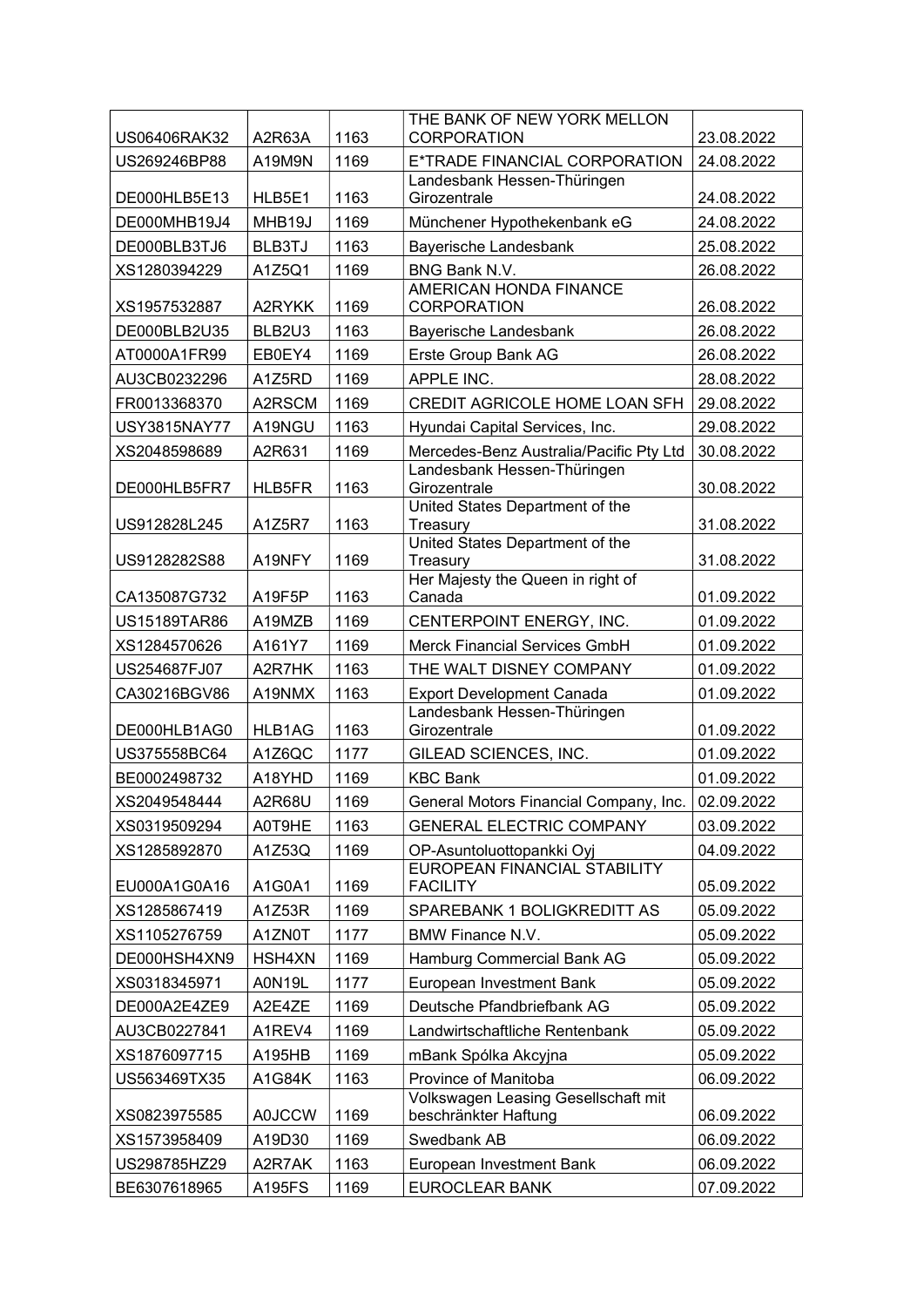|                              |                  |      | NATIONAL AUSTRALIA BANK                                                |                          |
|------------------------------|------------------|------|------------------------------------------------------------------------|--------------------------|
| XS1575474371                 | A19D5Q           | 1169 | LIMITED                                                                | 07.09.2022               |
| XS1678974525                 | <b>A19NS7</b>    | 1169 | SBAB Bank AB (publ)                                                    | 07.09.2022               |
| US36962G6F61                 | A1G89V           | 1169 | <b>GENERAL ELECTRIC COMPANY</b>                                        | 07.09.2022               |
| AU3CB0198992                 | A1ZRK4           | 1169 | <b>WELLS FARGO &amp; COMPANY</b>                                       | 07.09.2022               |
| DE000HSH4WW2                 | HSH4WW           | 1169 | Hamburg Commercial Bank AG                                             | 07.09.2022               |
| XS1280783983                 | A1Z55H           | 1177 | LLOYDS BANK PLC                                                        | 08.09.2022               |
| US24422ETV10                 | A19NYQ           | 1163 | JOHN DEERE CAPITAL<br><b>CORPORATION</b>                               | 08.09.2022               |
| XS1677026350                 | A19NTK           | 1163 | Sun Hung Kai & Co. (BVI) Limited                                       | 08.09.2022               |
| AU3CB0246924                 | A19NUD           | 1163 | THE BANK OF NOVA SCOTIA                                                | 08.09.2022               |
|                              |                  |      | Norddeutsche Landesbank -                                              |                          |
| DE000NLB8DZ1                 | NLB8DZ           | 1169 | Girozentrale -                                                         | 08.09.2022               |
| US89236TEC53                 | A19NYN           | 1163 | <b>TOYOTA MOTOR CREDIT</b><br><b>CORPORATION</b>                       | 08.09.2022               |
| AT000B049598                 | A1Z55D           | 1177 | UniCredit Bank Austria AG                                              | 08.09.2022               |
| XS1107266782                 | A1ZN7E           | 1169 | Deutsche Bahn Finance GmbH                                             | 09.09.2022               |
| XS1576750951                 | A19EC0           | 1163 | <b>ICICI BANK LIMITED</b>                                              | 09.09.2022               |
| ES0413900384                 | A1Z55S           | 1177 | BANCO SANTANDER, S.A.                                                  | 09.09.2022               |
| XS1289193176                 | A1Z6FN           | 1169 | MANPOWERGROUP INC.                                                     | 11.09.2022               |
| <b>US05968LAH50</b>          | A1G9A1           | 1169 | <b>BANCOLOMBIA S.A.</b>                                                | 11.09.2022               |
| US06367TG384                 | A19N4L           | 1163 | <b>Bank of Montreal</b>                                                | 11.09.2022               |
| US60687YAL39                 | A19N0F           | 1163 | Mizuho Financial Group, Inc.                                           | 11.09.2022               |
| US037833DL15                 | A2R7JS           | 1169 | APPLE INC.                                                             | 11.09.2022               |
| XS1678457463                 | A19NYE           | 1163 | KOMATSU FINANCE AMERICA INC.                                           | 11.09.2022               |
|                              |                  | 1169 | Mercedes-Benz International Finance<br>B.V.                            |                          |
| DE000A1PGWA5<br>FR0013281888 | A1PGWA<br>A19NX7 | 1169 | VALEO                                                                  | 12.09.2022<br>12.09.2022 |
| FR0013113453                 | A18XU5           | 1169 | CREDIT MUTUEL HOME LOAN SFH                                            | 12.09.2022               |
| BE6298043272                 | A19NX6           | 1169 | <b>BELFIUS BANK SA NV</b>                                              | 12.09.2022               |
| XS1288903278                 |                  | 1169 |                                                                        | 12.09.2022               |
| DE000BLB3B78                 | A1Z6CN<br>BLB3B7 |      | <b>WELLS FARGO &amp; COMPANY</b>                                       |                          |
|                              |                  | 1163 | Bayerische Landesbank                                                  | 12.09.2022               |
| DE000HSH4X13                 | HSH4X1           | 1169 | Hamburg Commercial Bank AG                                             | 12.09.2022               |
| XS1678630432                 | A19N07           | 1169 | <b>TWDC ENTERPRISES 18 CORP.</b><br>Sinopec Group Overseas Development | 13.09.2022               |
| <b>USG8201NAG72</b>          | A19N3T           | 1163 | (2017) Limited                                                         | 13.09.2022               |
| XS1488419935                 | A2BPAZ           | 1177 | Henkel AG & Co. KGaA                                                   | 13.09.2022               |
| FR0013201621                 | A18533           | 1177 | <b>SANOFI</b>                                                          | 13.09.2022               |
| US045167ED13                 | A19N06           | 1169 | Asian Development Bank                                                 | 13.09.2022               |
| XS1290654513                 | A1Z6LB           | 1169 | <b>LLOYDS BANK PLC</b>                                                 | 14.09.2022               |
| AU3CB0247047                 | A19N2Y           | 1169 | Volkswagen Financial Services Australia<br>Pty Limited                 | 14.09.2022               |
| XS1290850707                 | <b>BA0AGC</b>    | 1169 | <b>BANK OF AMERICA CORPORATION</b>                                     | 14.09.2022               |
| ES0205032016                 | A18541           | 1169 | <b>FERROVIAL EMISIONES SA</b>                                          | 14.09.2022               |
| XS0452187916                 | A1AMMG           | 1177 | ENEL Finance International N.V.                                        | 14.09.2022               |
| US4581X0CZ90                 | A19N46           | 1163 | Inter-American Development Bank                                        | 14.09.2022               |
| IT0005135725                 | A1Z6JD           | 1177 | BANCO BPM SOCIETA' PER AZIONI                                          | 14.09.2022               |